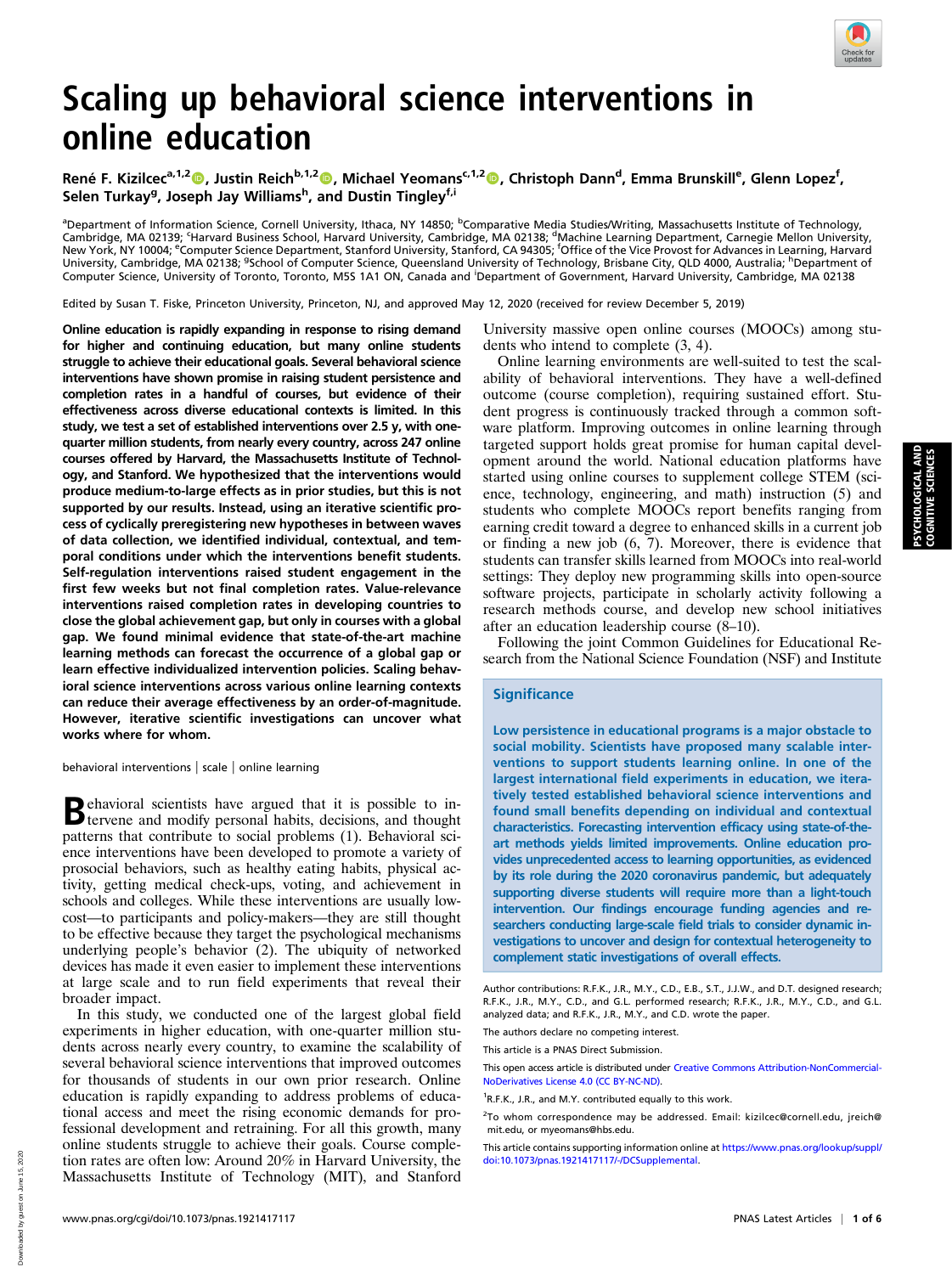for Education Sciences (IES) (11), we designed this study as a scale-up research impact study to examine "effectiveness in a wide range of populations, contexts, and circumstances, without substantial developer involvement in implementation or evaluation." We took existing interventions and deployed them with minimal ongoing adjustment across a range of courses. The courses included in the study sample spanned a remarkable range of subjects—from poetry to data science—and a diversity of students from nearly every country in the world. We leveraged the unprecedented variation in this platform to advance our understanding of how behavioral science intervention effects vary across students in MOOCs and different institutional and course contexts. The scalable interventions that we tested could be feasibly implemented by administrators or instructors hosting online courses in diverse settings.

## Interventions and Prior Results

For 2.5 y, from September 2016 to May 2019, we added a randomly assigned intervention module at the start of nearly all MOOCs offered by Harvard, MIT, and Stanford ( $n = 269,169$ ) students across 247 courses). We had previously published results from large field experiments for three of the five interventions in this study (12–14). These interventions had each been shown to substantially improve completion rates for targeted groups of students and replicated across courses. We scaled the interventions consistently by embedding a survey early in the materials of every course. After answering typical survey questions about themselves and their goals, students were randomly assigned to receive one of the intervention activities described below, or no activity in the control condition.

The "plan-making" interventions prompted students to concretely describe when and how they will complete required coursework for the entire course. Plan-making interventions target people's reluctance to forecast the procedural details of goal pursuit (15, 16). Previous work showed effects of planmaking on discrete behaviors like voting or doctor's appointments. We had tested plan-making interventions in three online courses on Business, Chemistry, and Political Science ( $n = 2,053$ ) and found a 29% increase in course completion (from 14 to 18%) among committed English-fluent students (12). We had preregistered the analysis (<https://osf.io/wq8m5/>) and predicted the effect for this specific subpopulation. We use two versions of a plan-making activity in the present study: A replication of the

previous paper (12), focused on long-term plans, and a shortterm variant that asks students to plan for the first week only.

The "value-relevance" intervention is a motivational activity that asks students to indicate important values and write about how taking the course reflects and reinforces what is most important to them. The intervention builds on self-affirmation and utility-value intervention research that has been shown to reduce ethno-racial achievement gaps by lifting performance among disadvantaged students (17–19). Previous work tested, preregistered [\(https://osf.io/g8bu4/\)](https://osf.io/g8bu4/), and replicated this intervention in two online courses on Computing and Public Policy ( $n = 3,451$ ) and found that it closed the global achievement gap between students in more-developed and less-developed countries by raising the completion rate of students in developing countries from 17 to 41% (13). Student's in the developed world remained unaffected in one course but experienced a decline in completion (from 32 to 23%) in the second course.

The "mental contrasting with implementation intentions" (MCII) intervention prompts students to reflect on the benefits and barriers to achieving their goal (20) and then plan ahead for how to overcome obstacles (15). We tested and replicated this intervention in two online courses, on Computing and on Sociology ( $n = 17,963$ ), and found that it increased the completion rate by 15% (from 26 to 30%) and 32% (from 5.5 to 7.3%) for students in individualist countries (such as the United States and Germany) (14).

The culture-specific effect for the MCII intervention led us to hypothesize that students in less-individualist countries could benefit from a "social accountability" intervention that prompts them to make a plan to ask people to regularly check in about their course progress. This strategy can foster a sense of accountability that strengthens goal motivation (21). In political and education contexts, it has been shown to increase voting and school attendance (22), but unlike the other interventions, we had not previously tested it in online courses.

#### Results

Our primary hypothesis was that the main results from previous studies—improving course completion rates for targeted subgroups of students—would replicate in a larger sample. Overall, we did not find new evidence for our original large- to mediumsized effects. Specifically, the long-term planning prompts did



Fig. 1. Average student activity (count of course platform events) in the first 3 wk after exposure to each intervention. Points show covariate-adjusted means on a logarithmic scale (to match the log-transformed outcome in the regression model) with cluster-robust SE bars.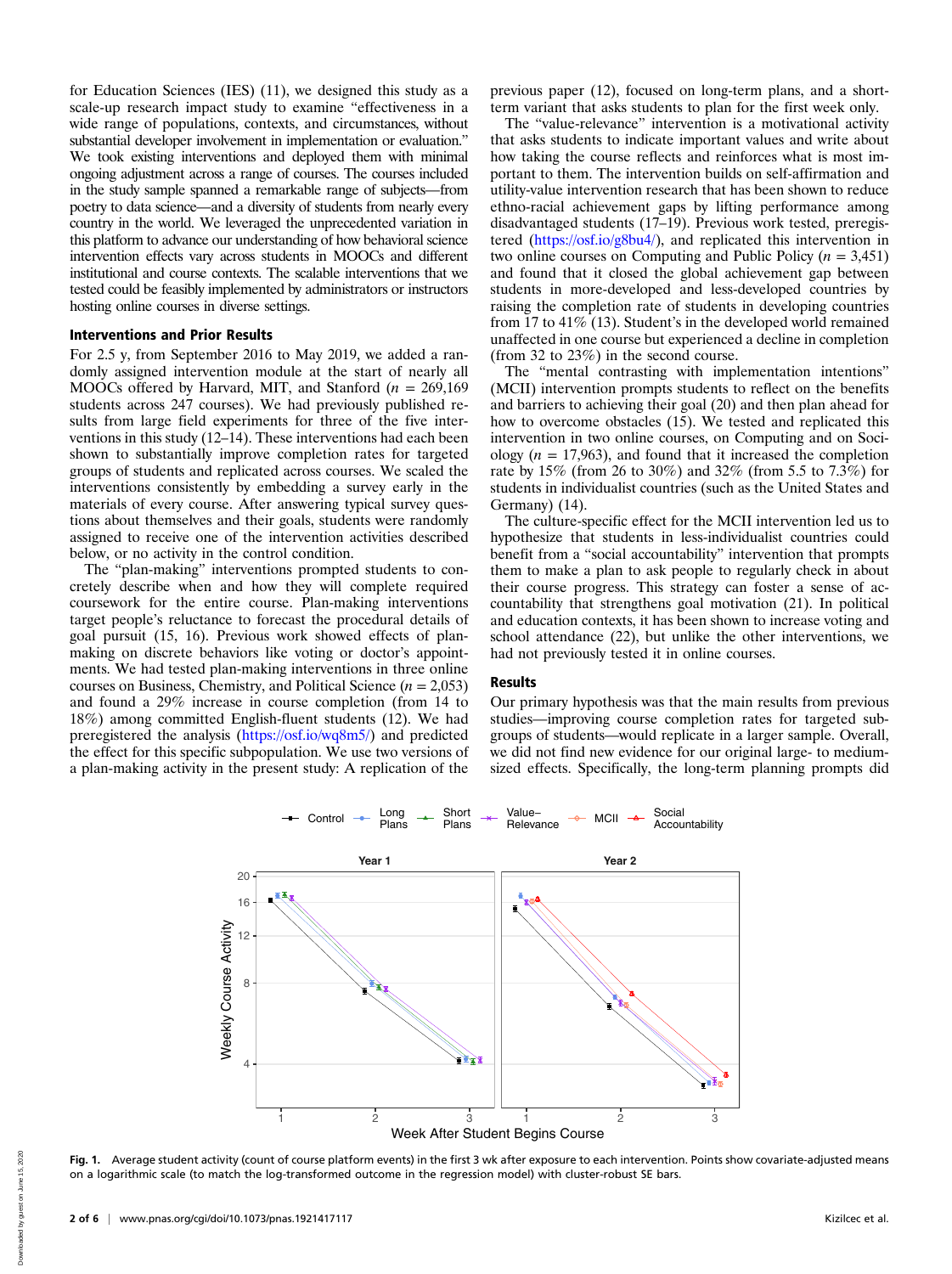not improve course completion for committed English-fluent students (year 1:  $\beta = 0.19$  percentage points [pp], 95% CI =  $[-0.69, 1.07]$ ,  $t = 0.43$ ,  $P = 0.670$ ; year 2:  $\hat{\beta} = -0.23$  pp, 95% CI = [ $-1.61$ , 1.14],  $t = -0.33$ ,  $P = 0.741$ ). The MCII intervention did not improve course completion for students in individualistic countries (year 2: β = 0.25 pp, 95% CI = [-0.87, 1.37],  $t = 0.44$ ,  $P = 0.662$ ), and the social accountability intervention did not improve completion rates for students in nonindividualistic countries (year 2: β = 0.89 pp, 95% CI = [-0.22, 1.99],  $t = 1.58$ ,  $P = 0.115$ . Finally, the value-relevance intervention did not improve completion rates across all of the courses for students in less-developed countries (year 1: β = 0.14 pp, 95% CI = [-0.753, 1.03],  $t = 0.30$ ,  $P = 0.764$ ; year 2: β = -0.04 pp, 95% CI = [-1.37, 1.30],  $t = -0.05$ ,  $P = 0.957$ .

A number of recent scale-up studies have failed to find effects of similar magnitude as the original studies, raising questions about whether the original effect estimates generalized beyond the original populations and contexts (23–29). Although our initial results were disappointing, our study was designed for multiple opportunities to preregister, test, explore, and then register and test updated hypotheses. In the process, we found consistent evidence for two benefits from the interventions that were more limited in scope than the original findings.

Planning Supports Short-Term Persistence. We found that the planmaking interventions slightly increased students' engagement during the first few weeks in the course. To measure persistence consistently across diverse course structures, we developed a statistical surrogate for intermediate course progress in our iterative research process (see *[SI Appendix](https://www.pnas.org/lookup/suppl/doi:10.1073/pnas.1921417117/-/DCSupplemental)* for details). Specifically, we compiled student clickstream logs to measure their follow-up activity in the first weeks after their first day in the course. Fig. 1 shows students' daily activity for 3 wk following their exposure to the intervention, grouped by condition for the first and second year of the study.

Overall, the plan-making interventions increased students' week 1 activity levels in year 1 (short plans:  $\beta = 0.0437$ , 95% CI =  $[0.0066, 0.0808]$ ,  $t = 2.31$ ,  $P = 0.021$ ; long plans: β = 0.0336, 95% CI =  $[-0.0033, 0.0706]$ ,  $t = 1.79$ ,  $P = 0.074$ ) and in year 2 (long plans: β = 0.1057, 95% CI = [0.0496, 0.1619],  $t = 3.69, P < 0.001$ ; MCII:  $\beta = 0.0603, 95\%$  CI = [0.0039, 0.1167],  $t = 2.10, P = 0.036;$ social accountability:  $β = 0.0788$ , 95% CI = [0.0225, 0.1351],  $t =$ 2.74,  $P = 0.006$ ). However, as Fig. 1 suggests, these treatment effects were short-lived. The effect on week 2 activity was attenuated in year 1 (short plans:  $β = 0.0257, 95%$  CI = [-0.0110, 0.0624],  $t = 1.37$ ,  $P = 0.169$ ; long plans: β = 0.0493, 95% CI = [0.0127, 0.0859],  $t = 2.64$ ,  $P = 0.008$ ) and year 2 (long plans:  $\beta =$ 0.0685, 95% CI = [0.0134, 0.1236],  $t = 2.44$ ,  $P = 0.015$ ; MCII: β = 0.0099, 95% CI =  $[-0.0451, 0.0649]$ ,  $t = 0.35$ ,  $P = 0.724$ ), except for a sustained effect of the social accountability intervention (β = 0.0939, 95% CI = [0.0387, 0.1491],  $t = 3.34$ ,  $P < 0.001$ ).

These results suggest that while planning prompts raised engagement in educational goal pursuit, their benefits dissipated over the span of a full course. Short-term effects may be consequential for tasks that require one-time behavior, such as voting or going to the doctor's (30, 31), but other work suggests that planning prompts may be unreliable for more complex goals (32, 33). Online education requires sustained effort toward complex, long-term goals, and the effects of our plan-making interventions attenuated after 1 to 2 wk, and were not detectable in the final course completion rates.

Value-Relevance Intervention Closes the Global Achievement Gap in Courses that Have One. We found that the value-relevance intervention predictably reduces the global achievement gap, insofar as there is a global achievement gap in the course. The gap is defined by the difference in completion rates between students in more-developed versus less-developed countries, as

demarcated by 0.7 on the United Nations Human Development Index (HDI) (13). The gap was large on average (as in our previous studies), but it was not uniform across courses and occasionally even reversed. We therefore refined our hypothesis for the value-relevance intervention in the second year to specify that it would only be effective in courses with a significant global gap, defined as a 0.2 SD lower completion rate for students in less-developed than more-developed countries in the control condition.

In courses with a significant global gap, the value-relevance intervention increased the average completion rate among students in less-developed countries by 2.79 pp in the first year  $(95\% \text{ CI} = [1.30, 4.27], t = 3.68, P < 0.001)$  and by 2.74 pp in the second year (95% CI = [0.32, 5.17],  $t = 2.22$ ,  $P = 0.026$ ). The effect of the intervention is significant but an order-of-magnitude smaller than in our prior study (Table 1) (13). In courses without a global gap (or where it was reversed), post hoc analyses indicate that the intervention lowered the average completion rate among students in less-developed countries (year 1: β =  $-1.62$ ) pp,  $95\%$  CI = [-2.73, -0.27],  $t = -2.86$ ,  $\overrightarrow{P} = 0.004$ ; year 2:  $\hat{\beta} = -1.71$  pp,  $95\%$  CI = [-3.27, -0.16],  $t = -2.16$ ,  $P = 0.031$ ). While our prior study found that the intervention negatively affected students in more developed countries (13), we found no new evidence of this back-firing effect, neither in courses with a global gap (year 1: β = 0.45 pp, 95% CI = [-0.52, 1.43],  $t = 0.91$ ,  $P = 0.363$ ; year 2: β = -0.62 pp, 95% CI = [-2.46, 1.22],  $t = -0.66$ ,  $P = 0.509$ ) nor in courses without a global gap (year 1:  $\beta = -0.08$  pp, 95% CI = [-0.83, 0.67],  $t = -0.21$ ,  $P = 0.835$ ; year 2:  $\beta = 0.94$  pp, 95% CI = [-0.01, 1.89],  $t = 1.95$ ,  $P = 0.051$ ). The findings are visualized in Fig. 2.

Consistent with its theoretical underpinnings and prior results, the value-relevance intervention specifically benefits marginalized students in environments where they are at risk for encountering psychological barriers (17–19). The original intervention effect replicates in contexts that most resemble the original courses that featured a global achievement gap. In contrast, in courses without a global gap, it is counterproductive to provide a valuerelevance intervention. This result highlights the need to account for contextual variation when scaling an intervention from a few select research sites to a broader set of contexts (34). Table 1 presents a comparison of results from our prior studies and the scaled-up versions in the present research.

Subsequent exploratory analyses revealed that several other interventions significantly improved completion rates for the same population: Students in less-developed countries in courses with a global gap (short plans year 1:  $\hat{\beta} = 2.44$  pp, 95% CI = [0.96, 3.92],  $t = 3.23$ ,  $P = 0.001$ ; long plans year 1:  $\beta = 2.74$  pp, 95% CI = [1.27, 4.22],  $t = 3.64$ ,  $P < 0.001$ ; MCII year 2: β = 2.76 pp, 95% CI = [0.35, 5.18],  $t = 2.24$ ,  $P = 0.025$ ). However, the effect did not replicate in the second year for the plan-making intervention (β = 1.06 pp, 95% CI = [-1.33, 3.44],  $t = 0.87$ ,  $P =$ 0.386) or the social accountability intervention ( $\beta$  = 1.23 pp, 95% CI =  $[-1.16, 3.62]$ ,  $t = 1.01$ ,  $P = 0.314$ ). The identification of a responsive subpopulation may be evidence of a common underlying mechanism for several interventions (i.e., self-reflective writing) or evidence that these students are receptive to a range of supports. The post hoc determination of which courses present a global gap may also contribute to this unexpected pattern of results.

Forecasting Where and for Whom an Intervention Will Work Is Challenging. Our findings suggest that policymakers and administrators who deploy behavioral science interventions should consider targeting specific students and contexts, such as students in less-developed countries in courses with a global achievement gap. However, the global gap is a characteristic that can only be determined after the course has run, as it depends on differences in completion rates in the control condition. We did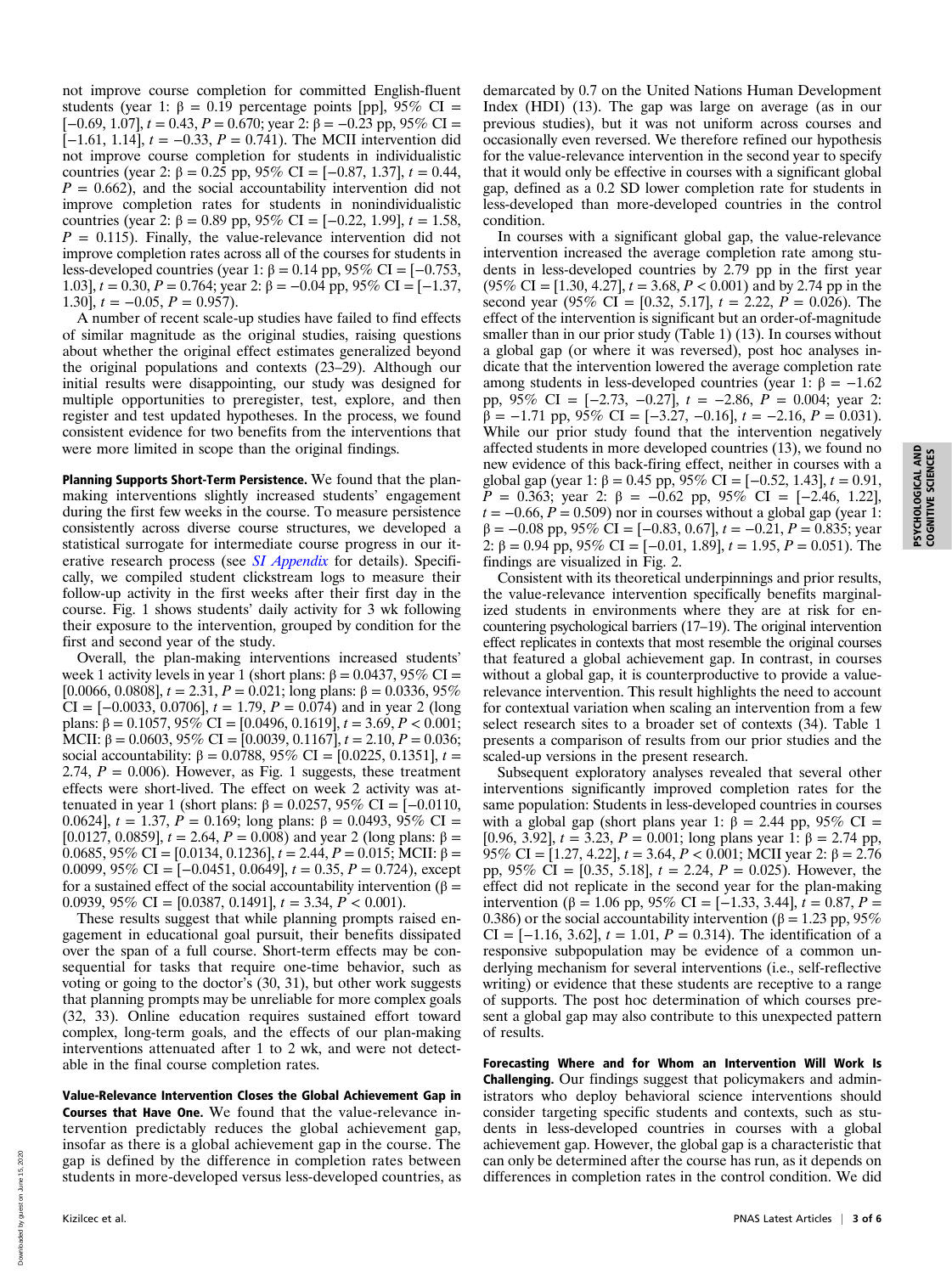|             | Table 1. Comparison of intervention results from prior research and this research for comparable interventions and subgroups |  |  |  |
|-------------|------------------------------------------------------------------------------------------------------------------------------|--|--|--|
| of students |                                                                                                                              |  |  |  |

| Intervention                                            | Subpopulation                                                        | Prior result                                                                                                                              | Present result                                                          |
|---------------------------------------------------------|----------------------------------------------------------------------|-------------------------------------------------------------------------------------------------------------------------------------------|-------------------------------------------------------------------------|
| Plan-making (long-term)                                 | Committed English-fluent<br>students                                 | $\beta = 3.9$ pp, $\chi^2$ <sub>(1)</sub> = 5.2, P = 0.023,<br>$n = 2.053$ (3 courses)                                                    | Year 1: $\beta = 0.19$ pp, $t = 0.43$ ,<br>$P = 0.670, n = 26.586$      |
|                                                         |                                                                      |                                                                                                                                           | Year 2: $\beta = -0.23$ pp, $t = -0.33$ , $P = 0.741$ ,<br>$n = 10.372$ |
| Value-relevance                                         | Students in less-developed countries<br>in courses with a global gap | Study 1: $\beta = 3.4$ course activities,<br>$z = 2.82$ , $P = 0.005$ , $n = 227$                                                         | Year 1: $\beta$ = 2.79 pp, $t$ = 3.68,<br>$P < 0.001$ , $n = 5.974$     |
|                                                         |                                                                      | Study 2: $\beta = 24$ pp, $z = 2.26$ ,<br>$P = 0.024$ , $n = 64$                                                                          | Year 2: $\beta$ = 2.74 pp, $t$ = 2.22,<br>$P = 0.026$ , $n = 2.712$     |
| Mental contrasting<br>with implementation<br>intentions | Students in individualistic<br>countries                             | Study 1: $\beta$ = 1.8 pp, z = 2.35,<br>$P = 0.019$ , $n = 4.628$<br>Study 2: $\beta = 3.9$ pp, $z = 2.41$ ,<br>$P = 0.016$ , $n = 3.248$ | Year 2: $\beta = 0.25$ pp, $t = 0.44$ ,<br>$P = 0.662, n = 12.879$      |

Note that there are several differences between the prior and present research in terms of the implementation of intervention instructions and sample exclusion criteria. Effects denote percentage point (pp) increases in course completion except where noted.

not find patterns to forecast when the global gap will occur; it appears uncorrelated with institution (Harvard, MIT, Stanford), subject domain (STEM versus Humanities, or at the level of department or program), or any other features we examined. In fact, among the 79 course offerings that were repeats of courses that had been offered previously, the presence of a global gap in repeat offerings matched the original offering only 60.8% of the time. A predictive model (see *[SI Appendix](https://www.pnas.org/lookup/suppl/doi:10.1073/pnas.1921417117/-/DCSupplemental)* for details) with 21 course-level features in year 1 could not forecast the occurrence of a global gap in year 2 significantly better than random chance  $(54.3\%$  accuracy,  $95\%$  CI= [44.1, 64.4], compared to 50.0%,  $95\%$  CI = [39.8, 60.2]).

One possibility is that behavioral science interventions need to be targeted at a fine-grained individual level, but our analysis suggests that this would have at most a modest impact on course completion. We performed an exploratory analysis using machine-learning algorithms to optimize an individualized policy ([SI](https://www.pnas.org/lookup/suppl/doi:10.1073/pnas.1921417117/-/DCSupplemental) [Appendix](https://www.pnas.org/lookup/suppl/doi:10.1073/pnas.1921417117/-/DCSupplemental)) using data collected in year 1. We then estimated that the average completion rate of this personalized policy in year 2 is  $13.38\%$  (95% CI = [12.79, 13.98]). This is slightly but not significantly higher than the estimated average completion rate of no intervention  $(12.81\%, 95\% \text{ CI} = [12.23,$ 13.39]) or a randomly assigned intervention (13.08%,  $95\%$  CI =



Fig. 2. Average course completion rate in all waves in the value-relevance intervention and control condition by student context (more vs. less developed country) and course context (with vs. without global achievement gap). Bars show covariate-adjusted means with cluster-robust SE bars.

[12.74, 13.38]). To realize the potential benefit of personalized policies for students, the field will require more effective interventions and more comprehensive collection of individualand course-level features to identify which students will benefit from particular supports.

# Discussion

Our preregistered analyses demonstrate that a value-relevance intervention improves course completion for students in lessdeveloped countries in courses with a global achievement gap. Post hoc analysis suggests that our other interventions may similarly improve outcomes for these specific students in these specific contexts. Our finding that plan-making interventions have limited benefits provides further evidence that behavioral insights have more promise in encouraging one-time, short-lived actions than more continuous behaviors that require sustained effort and habit change. These conclusions are consistent with a number of recent scale-up studies in other domains that have found diminished scope and magnitude for behavioral interventions (23–29, 32).

In our original studies, we recommended that policymakers and online instructors consider employing the tested behavioral interventions in their own MOOCs (12–14); we now conclude that further research is necessary to predict in advance when these interventions will help populations of students in need. The population of students who complete surveys in MOOCs is exceptionally diverse along certain dimensions, but may not capture aspects of other populations of interest: For example, less engaged students or those in other educational settings. As such, we believe caution is warranted in applying our findings beyond motivated and self-directed students in open-enrollment courses.

The kind of large-scale research that is needed to advance this work is not well-represented in the dominant paradigm of experimental educational research. The NSF/IES Common Guidelines for Education Research define a trajectory for experimental research that proceeds from pilot studies in laboratories, to initial implementations in field sites, to scale-up studies designed to generate "reliable estimates of the ability of a fullydeveloped intervention or strategy to achieve its intended outcomes" across multiple, diverse, real-world contexts (11). Many large grants available to researchers require that they hold their intervention constant across contexts.

Our present study confirms a principle that is central to social psychology and the learning sciences: Context matters. Alongside large-scale studies that test a single, fully developed intervention across multiple contexts, "scale-up" funding should be available for approaches that assume interventions will need to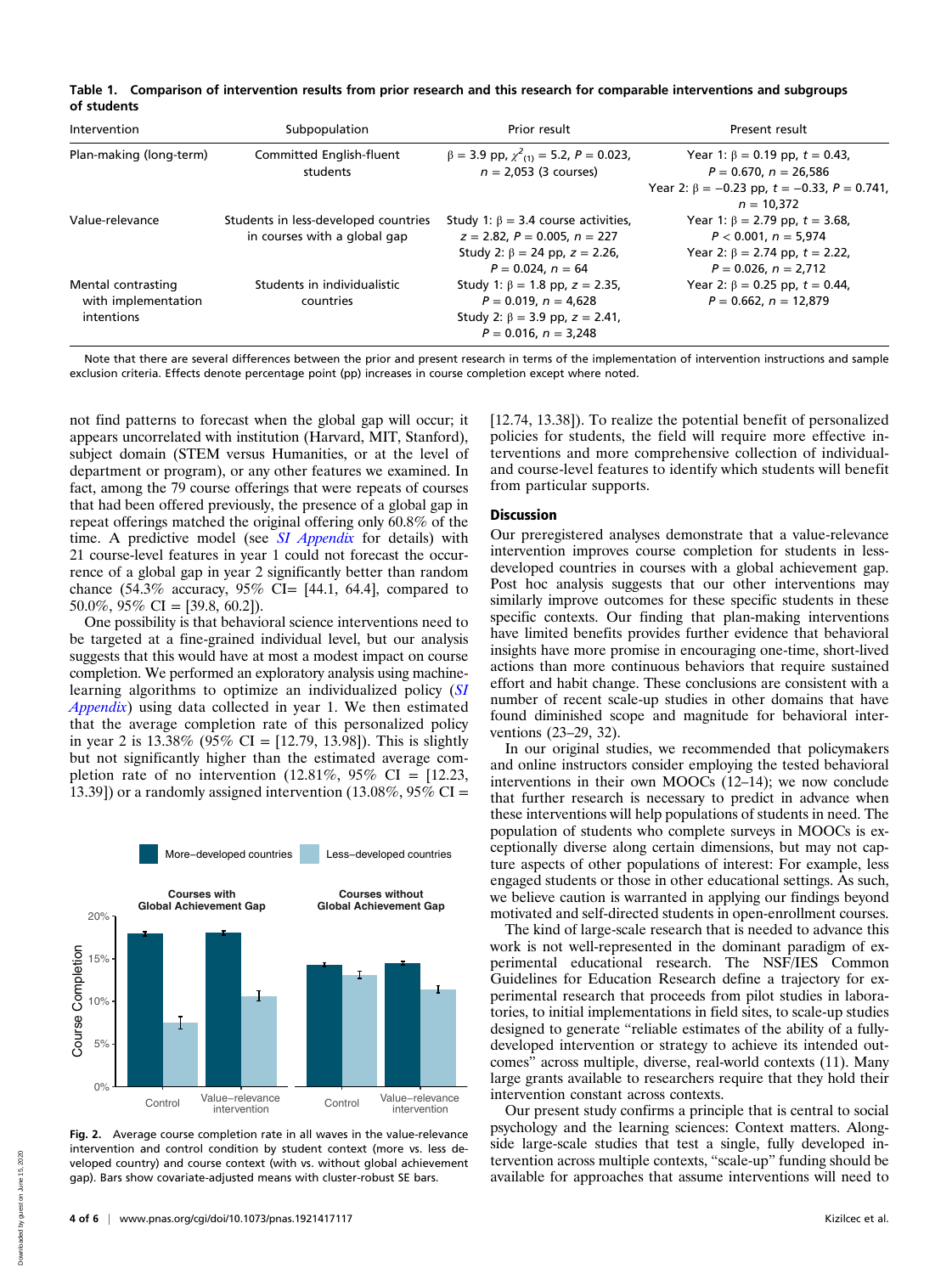be constantly refined and modified to support specific groups of people across diverse contexts. These studies would be designed to respond to concerns of temporal validity, the notion that the effectiveness of interventions can vary as contexts and populations change over time (35). Rather than treating large-scale studies as the conclusion of a research trajectory, scale-up studies should support new research into context-level variation that cannot be explored in small field trials. We encourage greater focus on the characteristics of different contexts that induce variation in the effects of interventions to advance the development of a science of context in education. In a new paradigm, the question of "what works?" would be replaced with "what works, for whom, right here?"

## Materials and Methods

Adopting best practices from open science, we conducted our study in four preregistered "waves" of implementation. In each wave, we preregistered hypotheses and analysis code, collected data, conducted post hoc analyses of heterogeneous treatment effects, and refined the preregistration for the subsequent wave. All preregistrations, analysis code, and data are available online at <https://osf.io/9bacu/>. Our study plans were reviewed and approved by the Institutional Review Boards at Harvard University, Stanford University, and MIT. Participants consented to research participation in agreeing to the terms of service as part of the site registration process for EdX (Harvard, MIT) and Open EdX (Stanford). EdX participants consented to research participation again before taking the survey; Open EdX prominently displayed a message on every course enrollment page notifying participants that they participate in research by using the platform.

In the first year (waves 1 to 2; September 2016 to December 2017), we tested the value-relevance and short- and long-term plan-making interventions, individually and in combination, across 153 courses. In the second year (waves 3 to 4; January 2018 to May 2019), based on early findings, we shortened the overall survey, eliminated the short-term planmaking intervention, simplified the value-relevance intervention, and added MCII and social accountability interventions. We collected data in 94 courses. In total, the 247 focal courses include all courses offered by the three institutions during this time period, unless a course did not implement the survey, had fewer than 100 students assigned to a condition, or less than 1% of students assigned to a condition completed the course. The focal courses span a wide range of subjects (22% humanities, 40% social science, 29% STEM, 9% computer science), sizes (between 102 and 16,645 students assigned to a condition), and completion rates (from 1 to 65% among those assigned to condition). We define the focal sample of students for our main analyses to be everyone assigned to a condition for the first time  $(SI$  Ap[pendix](https://www.pnas.org/lookup/suppl/doi:10.1073/pnas.1921417117/-/DCSupplemental)): 199,517 students in year 1 and 69,652 students in year 2.

- 1. C. R. Sunstein, R. H. Thaler, Nudge: Improving Deisions About Health, Wealth, and Happiness, (Yale Univeresity Press, New Haven, 2008).
- 2. G. M. Walton, T. D. Wilson, Wise interventions: Psychological remedies for social and personal problems. Psychol. Rev. 125, 617–655 (2018).
- 3. J. Reich, MOOC Completion and Retention in the Context of Student Intent (EDU-CAUSE Review Online, 2014) [https://er.educause.edu/articles/2014/12/mooc-comple](https://er.educause.edu/articles/2014/12/mooc-completion-and-retention-in-the-context-of-student-intent)[tion-and-retention-in-the-context-of-student-intent.](https://er.educause.edu/articles/2014/12/mooc-completion-and-retention-in-the-context-of-student-intent)
- 4. R. F. Kizilcec, S. Halawa, "Attrition and achievement gaps in online learning" in Proceedings of the Second ACM Conference on Learning @ Scale, (Association for Computing Machinery, 2015), pp. 57–66.
- 5. I. Chirikov, T. Semenova, N. Maloshonok, E. Bettinger, R. F. Kizilcec, Online education platforms scale college STEM instruction with equivalent learning outcomes at lower cost. Sci. Adv. 6, eaay5324 (2020).
- 6. C. Zhenghao et al., Who's benefiting from MOOCs, and why. Harv. Bus. Rev. 25, 2–8  $(2015)$
- 7. J. Littenberg-Tobias, J. Reich, Evaluating access, quality, and equity in online learning: A case study of a MOOC-based blended professional degree program. SocArXiv, 10.31235/osf.io/8nbsz (7 December 2018).
- 8. G. Chen, D. Davis, C. Hauff, G. J. Houben, "Learning transfer: Does it take place in MOOCs? An investigation into the uptake of functional programming in practice" in Proceedings of the Third ACM Conference on Learning@ Scale, (Association for Computing Machinery, 2016), pp. 409–418.
- 9. Y. Wang, L. Paquette, R. Baker, A longitudinal study on learner career advancement in MOOCs. J. Learn. Anal. 1, 203–206 (2014).
- 10. A. Napier, E. Huttner-Loan, J. Reich, Evaluating transfer of learning from MOOCs to workplaces: A case study from teacher education and Launching Innovation in Schools. Revista Iberoamericana de Educación a Distancia 23 (2), 45–64 (2020).
- 11. Joint Committee of the Institute of Education Sciences, Department of Education, and the National Science Foundation, Common Guidelines for Education Research and

Our primary outcome measure, borrowed from our previous research, is course completion operationalized as earning a passing grade in the course. We also developed a surrogate outcome (36) to measure proximate intervention effects on early course engagement in terms of the log-scaled number of actions students performed in the first week (days 2 to 8) and the second week (days 9 to 16). We initially created a continuous measure of progress in the course based on the percentage of videos viewed or assignments completed, but found that the wide heterogeneity of course models prevented reasonable comparisons. Treatment effects were estimated using preregistered regression models with individual- and courselevel covariates and course fixed effects. Hypotheses that specify a subgroup effect were tested by fitting the model only for those students (see [SI Ap](https://www.pnas.org/lookup/suppl/doi:10.1073/pnas.1921417117/-/DCSupplemental)[pendix](https://www.pnas.org/lookup/suppl/doi:10.1073/pnas.1921417117/-/DCSupplemental) for additional methodological details, including outcomes tested, exclusion criteria, and model specifications).

Data Availability. We provide de-identified datasets to run many of the analyses reported in the paper, hosted on the Harvard Dataverse, which is linked from within our Open Science Framework (OSF) repository ([https://](https://osf.io/9bacu/) [osf.io/9bacu/](https://osf.io/9bacu/)). Some variables have been anonymized (e.g., course names have been hashed), and other variables have been binned to preserve privacy (e.g., number of courses finished or country HDI). Where possible, all of the analyses reported in the paper are conducted on this anonymized dataset, and we confirm that the results are substantively identical when the same analyses are conducted on the raw dataset. However, some analyses reported in the paper cannot be conducted on anonymous data (e.g., tables of demographic descriptives and the adaptive learning policy), so we only include the analysis code and results.

The full raw datasets analyzed in this study are not publicly available to protect the privacy of personally identifiable student information, and restrictions apply to the availability of these data, which were used under license from Harvard, MIT, and Stanford. The datasets are maintained separately by each institution, and contacts and/or guidelines for data requests are available at [ir.mit.edu/mitx-data-request-checklist](http://ir.mit.edu/mitx-data-request-checklist), [https://dataverse.harvard.](https://dataverse.harvard.edu/dataset.xhtml?persistentId=doi:10.7910/DVN/RTVIEM) [edu/dataset.xhtml?persistentId](https://dataverse.harvard.edu/dataset.xhtml?persistentId=doi:10.7910/DVN/RTVIEM)=doi:10.7910/DVN/RTVIEM, and [https://online.](https://online.stanford.edu/about-us) [stanford.edu/about-us](https://online.stanford.edu/about-us).

Code Availability. All analysis code, output, and study materials are available at [https://osf.io/9bacu/.](https://osf.io/9bacu/)

ACKNOWLEDGMENTS. This work would not have been possible without Jon Daries, Kathy Mirzaei, Andreas Paepcke, and Yigal Rosen. We thank Yifei Zheng and Tiffany Zhong for assistance coding courses. This material is based upon work supported by National Science Foundation Grant 1646978, a Stanford Interdisciplinary Graduate Fellowship, and a Microsoft Faculty Fellowship.

Development (IES, DOE, and NSF, Washington, DC, 2013) [https://www.nsf.gov/pubs/](https://www.nsf.gov/pubs/2013/nsf13126/nsf13126.pdf) [2013/nsf13126/nsf13126.pdf.](https://www.nsf.gov/pubs/2013/nsf13126/nsf13126.pdf)

- 12. M. Yeomans, J. Reich, "Planning to learn: Planning prompts encourage and forecast goal pursuit in online education" in Proceedings of the Seventh International Conference on Learning Analytics & Knowledge, (Association for Computing Machinery, 2017), pp. 464–473.
- 13. R. F. Kizilcec, A. J. Saltarelli, J. Reich, G. L. Cohen, Closing global achievement gaps in MOOCs. Science 355, 251–252 (2017).
- 14. R. F. Kizilcec, G. L. Cohen, Eight-minute self-regulation intervention raises educational attainment at scale in individualist but not collectivist cultures. Proc. Natl. Acad. Sci. U.S.A. 114, 4348–4353 (2017).
- 15. P. M. Gollwitzer, P. Sheeran, Implementation intentions and goal achievement: A meta-analysis of effects and processes. Adv. Exp. Soc. Psychol. 38, 69-119 (2006).
- 16. T. Rogers, K. L. Milkman, L. K. John, M. I. Norton, Beyond good intentions: Prompting people to make plans improves follow-through on important tasks. Behav. Sci. Policy 1, 33–41 (2015).
- 17. G. L. Cohen, J. Garcia, N. Apfel, A. Master, Reducing the racial achievement gap: A social-psychological intervention. Science 313, 1307-1310 (2006).
- 18. C. S. Hulleman, J. M. Harackiewicz, Promoting interest and performance in high school science classes. Science 326, 1410–1412 (2009).
- 19. R. F. Kizilcec, G. M. Davis, G. L. Cohen, "Towards equal opportunities in MOOCs: Affirmation reduces gender & social-class achievement gaps in China" in Proceedings of the Fourth ACM Conference on Learning @ Scale, (Association for Computing Machinery, 2017), pp. 121–130.
- 20. G. Oettingen, Future thought and behaviour change. Eur. Rev. Soc. Psychol. 23, 1–63 (2012).
- 21. A. T. Hall, D. D. Frink, M. R. Buckley, An accountability account: A review and synthesis of the theoretical and empirical research on felt accountability. J. Organ. Behav. 38, 204–224 (2017).

Downloaded by guest on June 15, 2020

Downloaded by guest on June 15,

2020